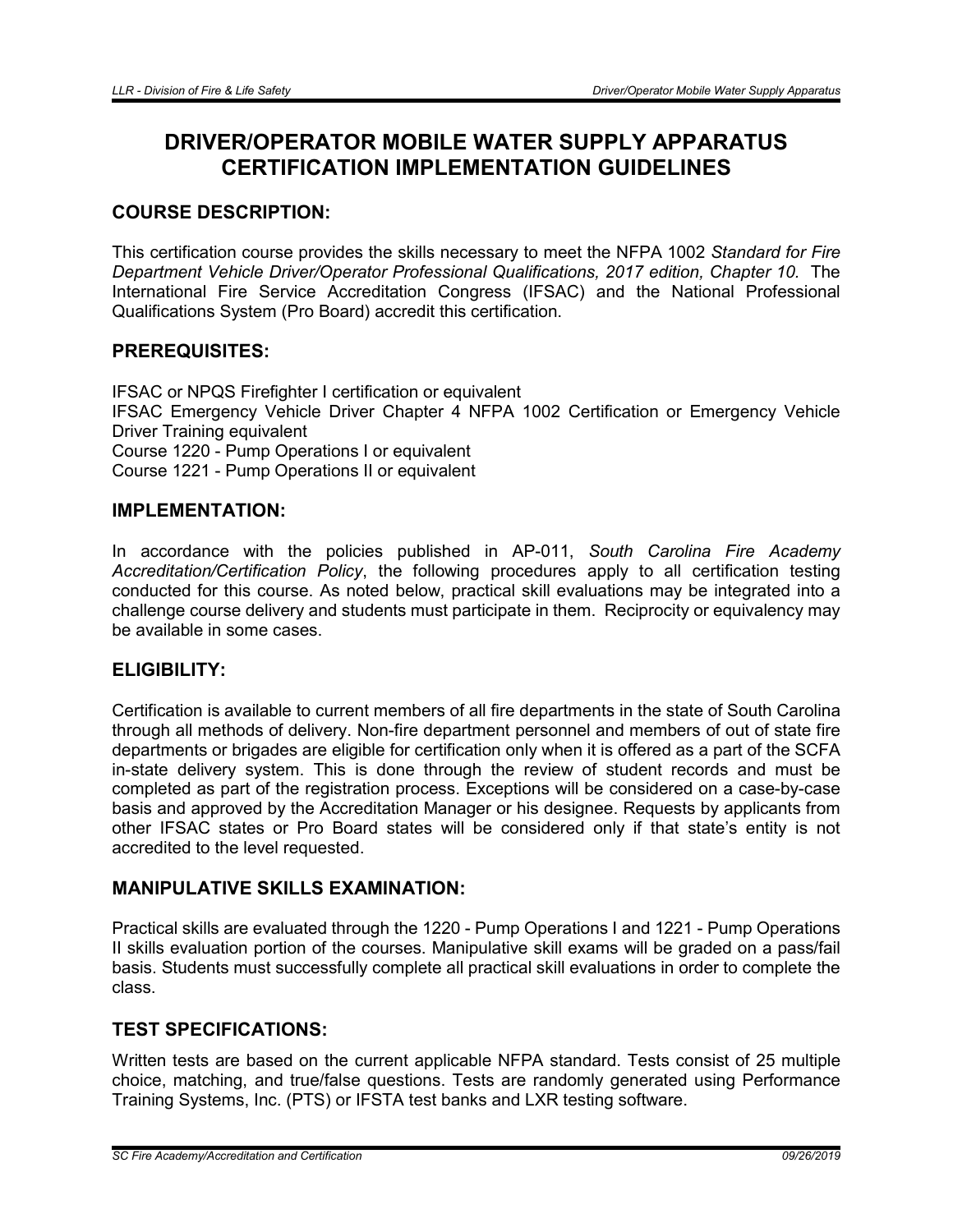#### WRITTEN EXAMINATION:

Cognitive certification exams for this level are offered independently of training programs. Students must meet eligibility requirements.

Tests are offered at various locations and dates throughout the state. Cognitive testing will also be available following the completion of the skill testing with the Challenge Process.

Cognitive or knowledge examinations shall be graded with a minimum score of 70% required for successful completion.

Test proctor selection will be limited to either full-time faculty or Instructors having test proctor or lead evaluator status. Except as allowed by policy the test proctor cannot have taught in the course being evaluated.

Cognitive or knowledge exams will be conducted in accordance with specific testing procedures.

#### Study Reference List

The following is a list of texts that may be referenced in preparation for testing:

NFPA 1002, *Standard for Fire Apparatus Driver/Operator Professional Qualifications*, *2017 Edition* IFSTA, *Pumping and Aerial Apparatus Driver/Operator Handbook*, *3rd Edition*

## ORAL EXAMINATIONS:

Participants shall make the request for oral examination prior to date of the exam to the course coordinator or regional office. Oral testing shall be administered in accordance with prescribed policy.

#### RECORD KEEPING AND DOCUMENTATION:

The lead evaluator or exam proctor will be responsible for returning the completed course paperwork and/or test package to their regional office or course coordinator within (5) working days after the exam date.

#### APPEALS:

A participant may exercise his/her appeal rights under the following conditions:

- Non-compliance to written testing procedures and policies.
- Validity of test questions or answers.
- Discrimination.

Participants must make appeal request in writing to the Accreditation Manager within 30 calendar days of the date of the alleged occurrence.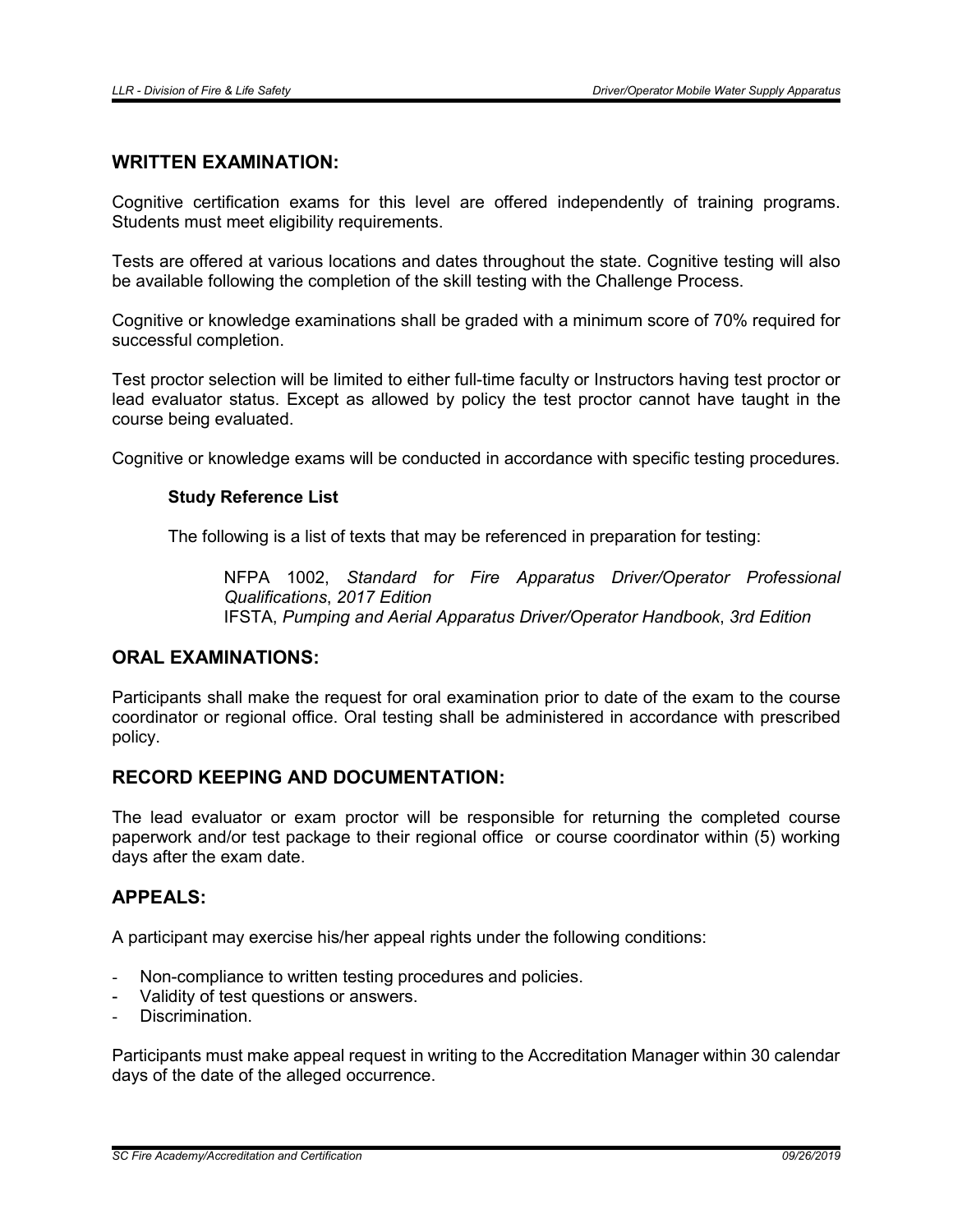The South Carolina Fire Academy shall follow all appeal policies as published in AP-011, the *South Carolina Fire Academy Accreditation/Certification Policy*.

#### RETESTING:

This policy pertains to all cognitive and manipulative examinations administered by the South Carolina Fire Academy including Fire Service Professional Qualification accredited level examinations, with the exception of the SCFA 1211 Class "E" Driver Examination, which will be governed by the South Carolina Department of Motor Vehicles Classified E & F License Third Party Tester's Safety Officer Manual for the South Carolina Fire Academy.

Individuals failing to obtain the required minimum score will be allowed two retest opportunities for each type of cognitive exam. For cognitive exams an immediate retest opportunity will be given, no sooner than one day after the original test failure, at the next available testing date, and no later than 120 days after the original test failure.

Students failing to obtain the required minimum score on the immediate retest opportunity shall be allowed a second retest opportunity a minimum of 30 days after the immediate retest opportunity. This will allow remediation and additional study. The first retest must be at least one day from the original test failure but no more than 120 days after the original test failure and the second retest, if needed, must be given 30 days from the immediate retest, but no later than 120 days after the original test failure.

Students failing to obtain the required minimum score on the second retest opportunity will be allowed to appeal to the Accreditation Manager if the student feels the testing environment was not adequate or some type of external problem contributed to a failure on the retest. The decision of the Accreditation Manager is final on the appeal. If a third retest opportunity is granted through an appeal it can be taken no sooner than one day after the appeal approval, at the next available testing date, and no later than 120 days after the original test failure.

The entire retesting time period, to include the appeal process, shall take no longer than 120 days. Failure of the cognitive testing process will require the course of instruction to be repeated. Any retest must be completed at a time convenient with the course schedule, but the number of retests will be the same.

Should an individual fail to earn a passing grade on a manipulative skill on the first attempt, he/she is eligible for an immediate second attempt on that skill. In accordance with Section 6.3.2 a third attempt can be approved by the Lead Evaluator if 50% or greater of the skill steps were completed in a satisfactory manner on the first and second attempts. Note: Any failed attempt caused by a failure of a Critical Skill Step will automatically eliminate the third attempt consideration. This must be done with no coaching from the evaluator. The students can be told what steps they failed and only that.

A student that fails their first testing opportunity (up to three attempts) is eligible for an immediate retesting opportunity (consisting of up to three attempts) in accordance with the procedure outlined above, during the next available testing date. Under circumstances requiring a different skill selection (i.e. limited resources) the Accreditation Manager or designee may select an alternative skill of equal level and difficulty.